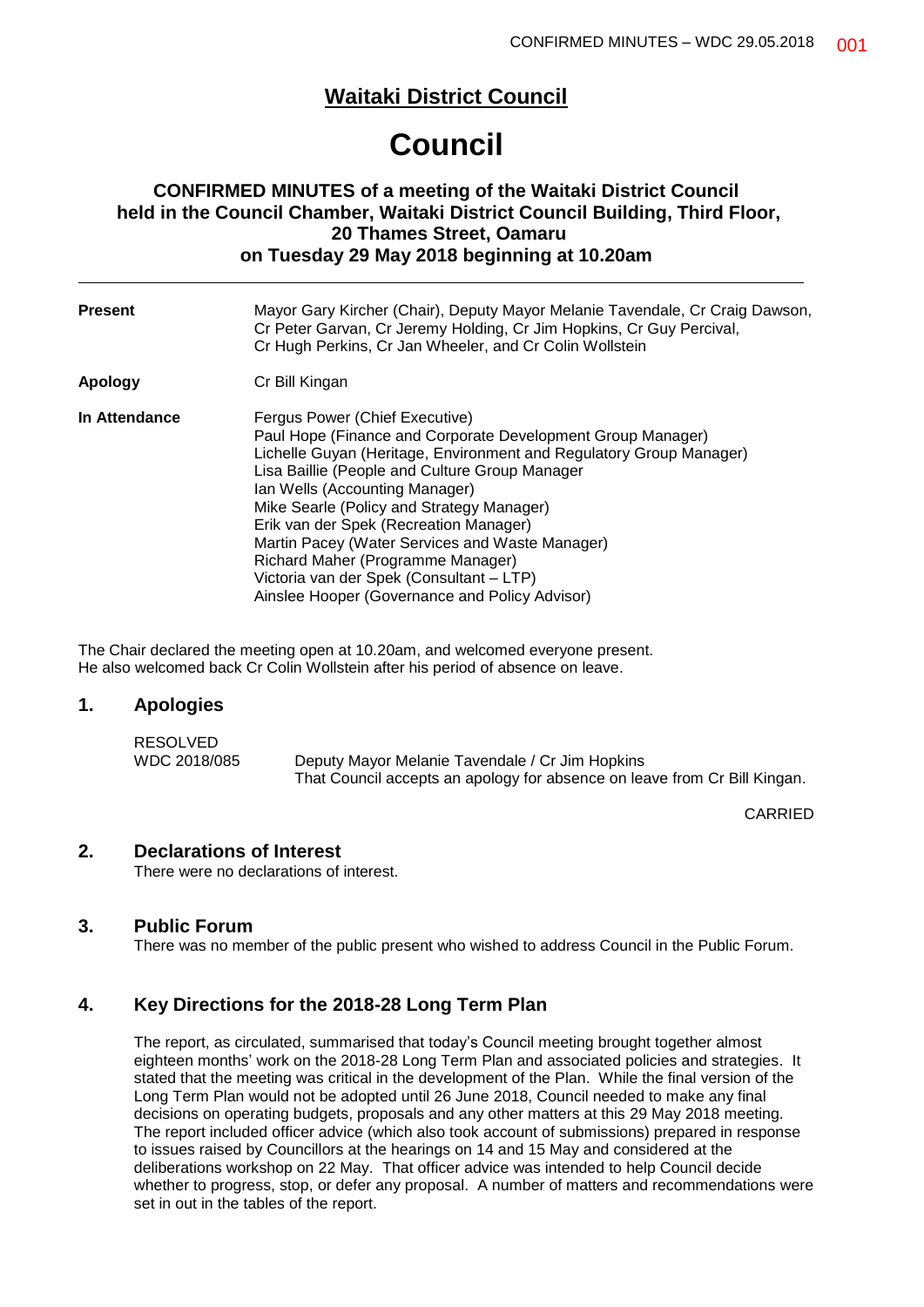Group Manager Paul Hope addressed the meeting, and confirmed that this was the last day that any changes could be made to the information that feeds into the Long Term Plan. The Plan itself would need to be formally adopted on 26 June, after it had been accumulated and audited earlier in June, so that it could come into effect on 1 July 2018. Immediately after its formal adoption, the rates for the 2018/19 year would be set at the same 26 June Council Meeting. In order to meet those deadlines, today had to be the last decision day for LTP-related information.

Mr Hope advised that, over the last few weeks,

- Council had received 153 submissions related to the Long Term Plan
- 16 had been received on other matters that were being consulted on in parallel
- 58 submitters had been heard during the LTP Hearings on 14 and 15 May 2018
- All matters raised in the submissions had been considered.

There were four potential outcomes for the issues that had been raised, namely:

- (a) Some had been treated as CRMs and recorded and actioned accordingly.
- (b) Some had been considered for inclusion in other workstreams and will be addressed there.
- (c) Some had been considered, and there was no need for further information.
- (d) The fourth group of issues were those covered by this report. Further information had been requested from officers so that they could be considered further, and that additional information is included on pages  $7 - 25$  of the agenda report.

As a final item, officers have continued to review budgets and the underlying information that was proposed in the consultation documents, and adjustments and amendments had been made. The most significant of these was the exact calculation relating to the roading depreciation. To that end, the starting position for today's meeting was a slightly smaller rate requirement than was initially thought.

By way of a suggested process for this agenda item, Mr Hope proposed that Councillors go through the items in table four and make a decision about whether each should proceed, stop or be deferred. Table three was simply a reference document. The next step would be to consider the two additional items – the Revenue and Financing Policy and the Development Contributions Policy – because they needed to be finalised before the Long Term Plan could be adopted.

It was AGREED to follow the process suggested above.

For ease of reference, an appended version of Table Four from the agenda report has been copied below, and the decisions at this meeting for each line item recorded in the additional column on the right-hand side. Discussion points which culminated in the decisions on Table Four items then follows, to complete the meeting record.

# **Table Four: Recommended new proposals as raised by submitters for inclusion in the 2018-28 Long Term Plan**

Special Note: All items except 3, 9 and 11 had one or more discussion points (which are recorded at the end of the table).

| <b>Topic</b> | #            | Recommended new proposals to include in the<br>2018-28 Long Term Plan                                                                                                                 | <b>Decisions in</b><br>29 May<br><b>Council Meeting</b> |
|--------------|--------------|---------------------------------------------------------------------------------------------------------------------------------------------------------------------------------------|---------------------------------------------------------|
| <b>Waste</b> |              | Develop a community waste survey at a cost of \$10,000, with<br>the content of the survey to be approved by Council to be<br>funded from the Ministry for the Environment waste levy. | AGREED                                                  |
|              | $\mathbf{2}$ | That current operating hours are retained to enable increased<br>cost recovery of up to 27% (noting that Council's current policy<br>is 40-60% cost recovery from user charges).      | AGREED to retain<br>current hours)                      |
|              | 3            | Increase the number of litter bin servicing collections<br>(Waihemo, Ahuriri and Oamaru), to be funded from the<br>individual ward reserve accounts.                                  | AGREED                                                  |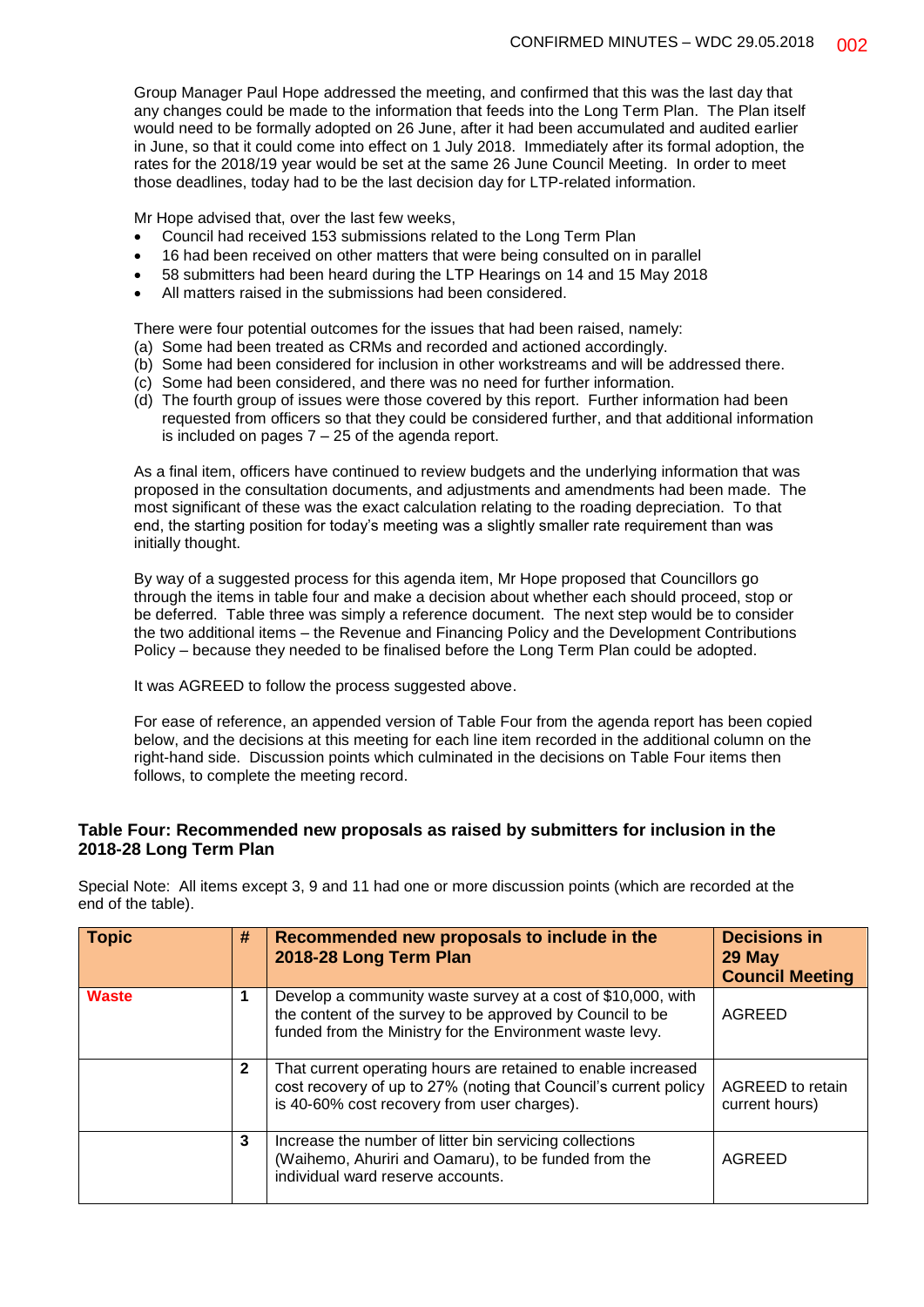| <b>Topic</b>                                                           | #                       | <b>Decisions in</b><br>Recommended new proposals to include in the<br>2018-28 Long Term Plan<br>29 May                                                                                                                                                                                  |                                                                                                                                                                                                            |  |
|------------------------------------------------------------------------|-------------------------|-----------------------------------------------------------------------------------------------------------------------------------------------------------------------------------------------------------------------------------------------------------------------------------------|------------------------------------------------------------------------------------------------------------------------------------------------------------------------------------------------------------|--|
|                                                                        |                         |                                                                                                                                                                                                                                                                                         | <b>Council Meeting</b>                                                                                                                                                                                     |  |
|                                                                        | 4                       | Include a budget of \$10,000 from year 1, to undertake a three-<br>yearly SWAP analysis of the waste stream to support more<br>targeted waste minimisation education and initiatives, to be<br>funded from general rates.                                                               | <b>AGREED</b>                                                                                                                                                                                              |  |
|                                                                        |                         | Include an additional annual budget of \$10,000 (in addition to<br>available Ministry for the Environment levy funding) to<br>increase education and initiatives, and increase support to<br>community providers, to be funded from general rates.                                      | <b>AGREED</b>                                                                                                                                                                                              |  |
| <b>Roading</b>                                                         | 5                       | Fund \$150,000 per annum towards road seal extensions, to<br>be funded from a separate roading reserve for years 1 and 2,<br>and roading rate from year 3.                                                                                                                              | <b>AGREED</b>                                                                                                                                                                                              |  |
| <b>Planning for</b><br>growth and<br>increased tourism<br>- integrated | 6                       | Allocate \$50,000 for the development of a Masterplan for<br>Oamaru Harbour and historic area (including lower Thames<br>Street), to be funded from ward service rates reserve.                                                                                                         | <b>AGREED</b>                                                                                                                                                                                              |  |
| infrastructure and<br>planning                                         |                         | Allocate \$20,000 each for Otematata and Omarama for the<br>development of a Masterplan (including confirming and the<br>deliverability of existing zoned land over the Plan period and<br>exploring possibilities for its release / disposal) to be funded<br>from ward service rates. | <b>AGREED</b>                                                                                                                                                                                              |  |
| <b>Alps to Ocean</b>                                                   | $\overline{\mathbf{r}}$ | Increase the annual maintenance budget to \$150,000 for<br>years 1 to 3 of the Long Term Plan, to be funded by district<br>rate.                                                                                                                                                        | <b>AGREED</b>                                                                                                                                                                                              |  |
| <b>Mountain biking</b>                                                 | 8                       | Increase the grant to Mountain Bike North Otago to \$15,000<br>per annum for spraying of Cape Wanbrow tracks, to be funded<br>by the ward services rate.                                                                                                                                | AGREED (grant is<br>currently \$5k, so<br>the increase is<br>\$10k)                                                                                                                                        |  |
|                                                                        | 9                       | Allocate \$20,000 towards jump / pump infrastructure in year 2<br>of the Long Term Plan, funded from RMA Financial<br><b>Contribution Reserve.</b>                                                                                                                                      | AGREED                                                                                                                                                                                                     |  |
| <b>Cycle safety</b>                                                    | 10                      | Add \$6,750 to the current road safety programme over three<br>years for the Onya Bike safety pilot programme, to be funded<br>by rates.                                                                                                                                                | <b>AGREED</b>                                                                                                                                                                                              |  |
| <b>Walkways</b>                                                        | 11                      | Allocate up to \$10,000 for each ward towards establishing an<br>improved pathway network, to be funded from ward reserves.<br>AGREED                                                                                                                                                   |                                                                                                                                                                                                            |  |
| <b>Recreation centre</b>                                               | 12                      | Provide a \$70,000 ten-year loan to fund 50% of the repair<br>costs to the Waitaki Community Recreation Centre.                                                                                                                                                                         | AGREED                                                                                                                                                                                                     |  |
| <b>Palmerston</b><br>amenity                                           | 13                      | Increase Palmerston amenity rate to \$30,000 per annum.                                                                                                                                                                                                                                 | <b>AGREED</b>                                                                                                                                                                                              |  |
| <b>Heritage</b>                                                        | 14                      | That Council funds a three-year fixed term heritage advisor<br>position with a review of the ongoing value of this role within<br>18 months of the appointment, to be funded from surplus for<br>year 1 and general rates from year 2.                                                  | <b>PARTIAL</b><br>AMENDMENT;<br>now to be a<br>permanent role<br>(not fixed term);<br>review period and<br>funding formulae to<br>remain the same<br>(with extra funding<br>options to be<br>investigated) |  |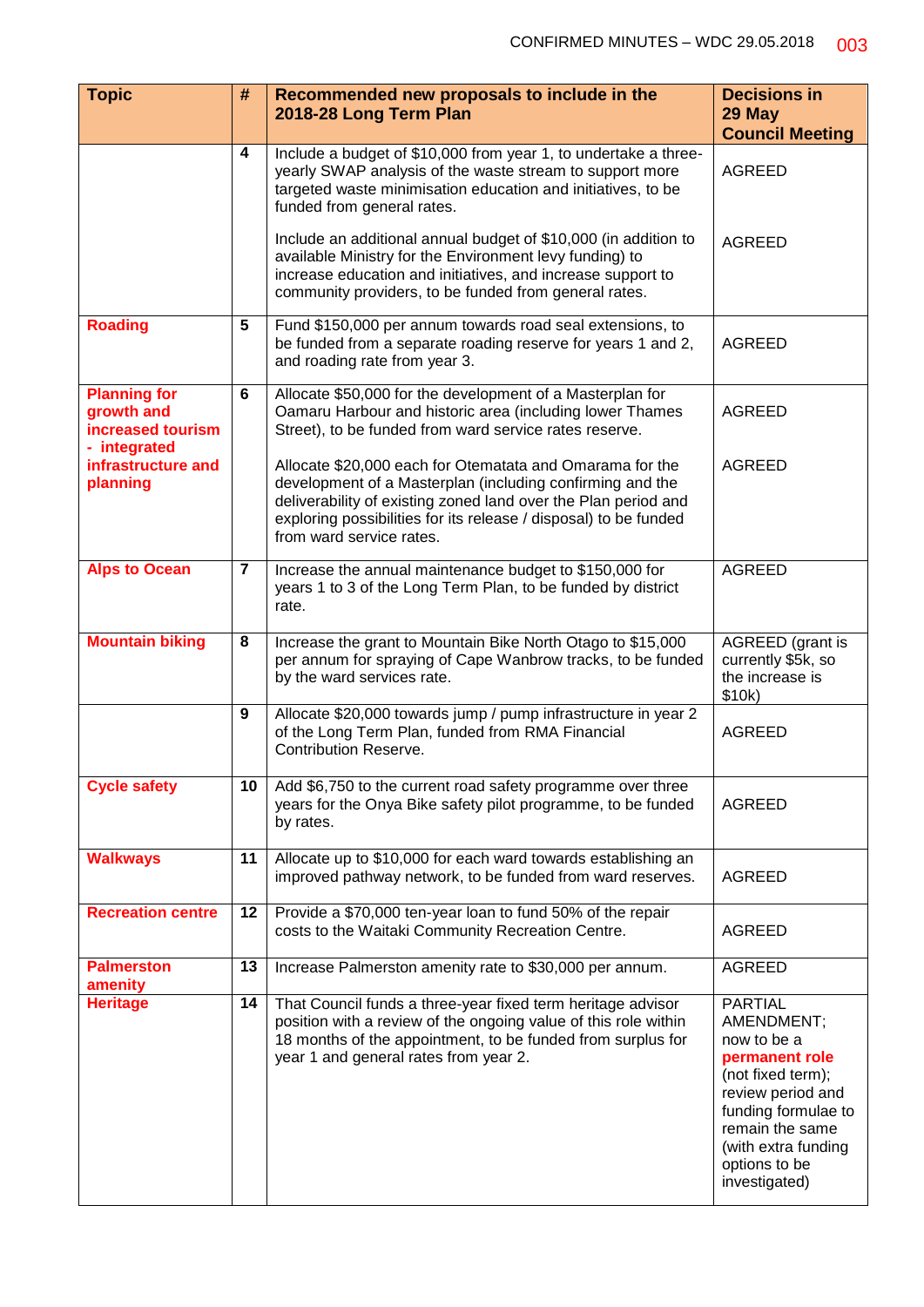| <b>Topic</b>                                            | #  | Recommended new proposals to include in the<br>2018-28 Long Term Plan                                                                                                                                                                                                  | <b>Decisions in</b><br>29 May<br><b>Council Meeting</b>                                                          |
|---------------------------------------------------------|----|------------------------------------------------------------------------------------------------------------------------------------------------------------------------------------------------------------------------------------------------------------------------|------------------------------------------------------------------------------------------------------------------|
| <b>Geopark</b>                                          | 15 | Allocate \$10,000 per annum for three years to meet UNESCO<br>Global Geopark membership obligations, to be funded from<br>rates.                                                                                                                                       | AGREED                                                                                                           |
| <b>Harbour dredging</b>                                 | 16 | That the initial dredge in Year 1 of the Long Term Plan be<br>increased to \$500,000, with the additional \$300,000 funded by<br>a loan to be repaid over 10 years.<br>Reduce the dredging budget to \$150,000 every second year<br>from Year 3 of the Long Term Plan. | AGREED, but<br><b>AMEND to state</b><br>that survey costs<br>are included in<br>the budget<br><b>allocations</b> |
| <b>Oamaru Steam</b><br>and Rail                         | 17 | Grant Oamaru Steam and Rail \$6,000 per annum towards<br>maintenance costs of the railway, to be funded from rates.                                                                                                                                                    | AGREED, but ADD<br>at the end "of the<br>railway, to be<br>funded from<br>rates"                                 |
| <b>St Luke's Church</b><br>Oamaru garden<br>maintenance | 18 | Add \$1,500 to the Oamaru township maintenance budget for<br>the maintenance of St Luke's gardens at the intersection of<br>Itchen and Thames Streets, Oamaru.                                                                                                         | AGREED                                                                                                           |

**plus additions to Table Four (as agreed – refer bottom of this page for summary)**

### **Key discussion points on Table Four items were as follows:**

### **Item 1 – Waste (community waste survey)**

 The survey in this item would be a survey of residents. It differed from the survey in item 4, which was a SWAP analysis on rubbish.

#### **Item 2 – Waste (operating hours)**

- Weekend opening hours seem to be the key and that is not being addressed at all by this proposed response. Is there a mid-point to be found?
- The difficulty is the logistics involved in having the same operators drive to these smaller towns one after the other and collect the waste; that is different to a local person going round the road to open up premises. Resource consents require weekly collection of waste. It might be possible to modify some of these processes, but the overall problem will not be easily fixed without more investment of capital and resources.
- The current hours are where the community boards wanted them originally. Their submissions are now asking for different hours. Extending hours could not easily be done, given the staffing and location logistics and consents issues raised above. But the hours could be moved around if that is what the boards want. That too could create issues – for example, a swap of hours between Otematata and Omarama could be possible, but whilst it may help one town, it might detrimentally affect the other.
- Given the complexity of these issues, there is unlikely to be a solution found today. Therefore, a decision to stay with the current operating hours will need to be taken. This was AGREED.

# **Item 4 – Waste (SWAP analysis and education and initiatives)**

- There was a suggestion to postpone the \$10k spend until the second year so that the survey results in the first year could be incorporated into the education programme. This raised the question of whether the survey was needed first to know what was required for the education component. The idea of allocating \$10k for education and initiatives was mooted, with the question asked if it would be possible to spend that well from year 1?
- In response, officers advised that the expectation was to include the survey itself as part of the education component, hence the way the items had been proposed.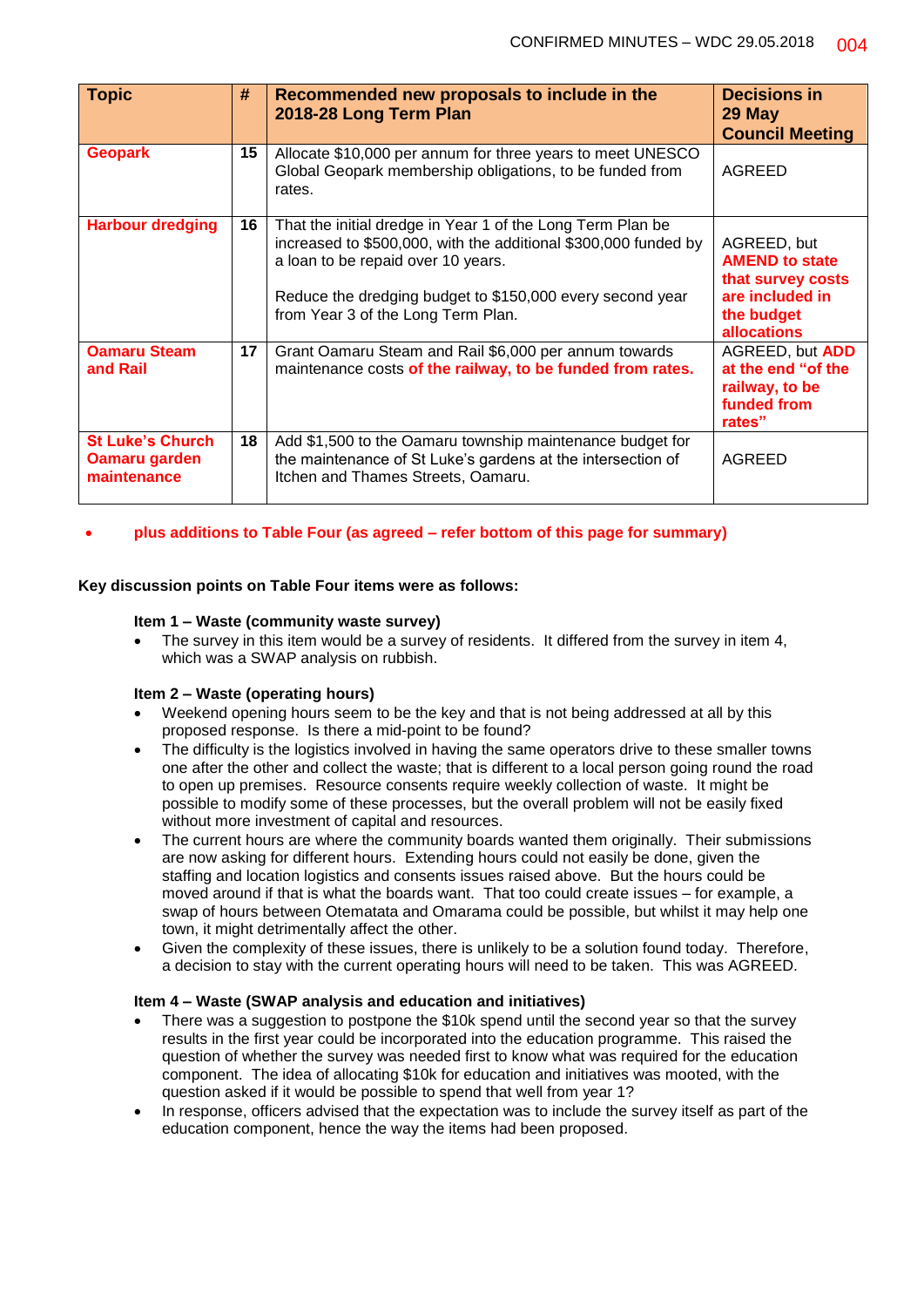# **Item 5 – Roading**

Clarification: This is about sealing unsealed roads, not about widening roads.

### **Item 6 – Planning for growth and increased tourism-integrated infrastructure and planning**

- A correction was required to this item in Table Four the first initiative should read "to be funded from ward services rates *reserve*" *[addition of the word "reserve"]*
- These were at the core of the community boards' submissions and would enable the communities to be involved in their future.

#### **Item 7 – Alps 2 Ocean**

- Clarification: This was not about adding \$150k; it was about adding \$50k for regular maintenance.
- A \$100k budget was set initially, before there was a good understanding of how much track maintenance would be required. In addition, the length of the track keeps increasing, and the more it goes off-road, then the more it will cost to maintain it.
- MBIE has signalled its intention to consider funding money for repairs of tracks like these through provision of a business case. But it will be instead of funding capital.

### **Item 8 – Mountain biking**

- Council currently provided \$5k to this project, so this was an increase of \$10k to reach the total of \$15k.
- There were views for and against this allocation, and the Chair called for an indication via a show of hands.
- The Chair declared the vote for the item as proposed as AGREED. Cr Jan Wheeler asked for her vote against to be recorded.

## **Item 10 – Cycle safety**

- Some Councillors were of the view that this item should be incorporated into existing budgets.
- From a different perspective, it was noted that the existing road safety budget covered personnel costs, and a lot of the costs in this item were for materials. If they were not covered through funding, then the level of service could be cut.
- It was also argued that the item should be supported because road safety is a growing problem.
- The Chair called for an indication via a show of hands, and declared the vote for the item as proposed as AGREED. Cr Jan Wheeler asked for her vote against to be recorded.

# **Item 12 – Recreation Centre maintenance**

- The proposal is to provide a grant, which Council will loan fund over ten years. The repayments will be a cost to Council, with no interest payable.
- There may be some questions about why Council is funding this when there is also a proposal to have a new Recreation Centre. To clarify – we are not saying yes or no to the recreation centre yet; it is too early. If it does go ahead, it would not be for another five years, and this centre would still be needed.

# **Item 13 – Palmerston amenity rate**

 There was a lesson in this situation, in that it is better to keep rates even over time, as there will always be work to do. This is returning the rate to \$30k where it used to be.

#### **Item 14 – Heritage**

- Some Councillors expressed concern that his proposal had originally been for a permanent position, and had then become a fixed-term role. In their view, because Oamaru is a heritage town, looking for World Heritage status, it was time to have faith in such a position and just get on with it. To get someone with the right calibre of expertise and the ability to deal with people constructively and make a real difference to the heritage sector, it will be important to offer a length of service that would entice such a person to move here and 'hit the ground running'.
- One Councillor felt that there should be caution until a detailed report was provided on the role, and a position description that stated its responsibilities and benefits to the community.
- Another view expressed was that it was time to change attitudes Waitaki is a heritage region and it was time that it was seen to be doing all it can to protect and preserve it. If Waitaki became a landmark area in the next six months, there could be significant funding options opened up as a result and a qualified person would be needed to advocate for them.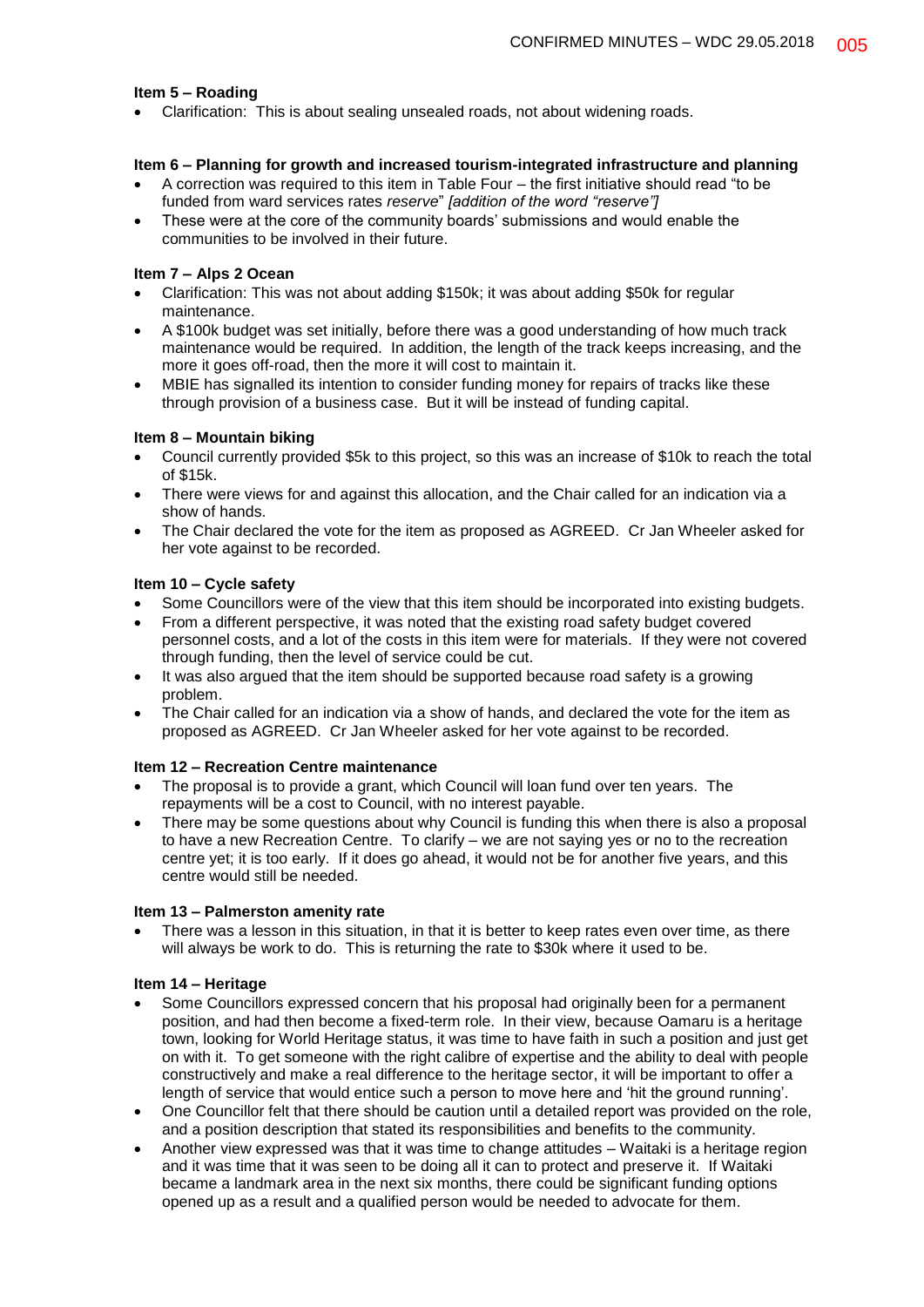- Those who did not support the suggestion of a return to a permanent position shared the view that existing planning staff should be able to provide heritage advice and there were better ways to spend heritage money.
- The opportunity for a permanent position to bring in external funding was considered by one Councillor to be the "core principle" for this argument, because ultimately that would save ratepayers money.
- When asked, Planning Manager Hamish Barrell confirmed that consultants were currently used in the planning department to establish the right systems and to look more broadly at funding sources and working with owners of heritage buildings. There would be some displacement of consultants if this position was approved, but the consultancy budget was not huge and was currently needed for the district plan review. There were also other aspects (including but not limited to heritage) that needed to be covered from the district plan budget. Group Manager Lichelle Guyan added that the focus of this role would be to bring specialist heritage advice into the team. People were seeking help with the very complex heritage process, and this role would help Council promote and provide a better customer service experience to those dealing with heritage issues.

The Chair then called for an indication on three options, as follows:

Option 1 – to have no heritage advisor at all. Vote FOR: Two Councillors DECLARED LOST The Chair noted that those who had voted for Option 1 could now also vote for Option 2 (permanent position) or 3 (fixed term role).

Option 2 – to have the Heritage Advisor as a permanent position Vote FOR: Four Councillors

Option 3 – to have the Heritage Advisor as a fixed-term role for three years Vote FOR: Three Councillors

The Chair declared the vote AGREED FOR A PERMANENT POSITION, and asked that officers come back with more information about whether the role would be part subsidised for a particular term or forever via contributions from other budgets which may include the consultants' budget. Table Four would reflect that the funding formula proposed would not change, but that additional extra funding options would be investigated.

*The Chair left the meeting at 11.42am, and the Deputy Mayor assumed the role of Chair.*

#### **Item 15 – Geopark**

 Next steps in the process included the need to submit a Letter of Intent by 1 July, and a full dossier by 30 November if the bid was successful. A decision by the Secretariat would be made after that. Indications are very favourable that future funding will be considered.

*Mayor Gary Kircher returned to the meeting at 11.45am, and resumed the role of Chair.*

- A comment was made that, although indications seemed to be good, Waitaki ratepayers would still need to pay for United Nations officials to come to Waitaki to assess the Geopark site. It was imperative that the business case for it stacked up.
- Other Councillors noted that they did not have a problem with that view, but Council still needed to plan for the next ten years and so the opportunity for a Geopark needed to be included. The production of a business case was something that would follow if the bid was successful.

#### **Item 16 – Harbour dredging**

- It was clarified that the dredging would be a two-step process, with details to be confirmed.
- The request was made that the cost of the hydrostatic survey be added into the proposed budget. This was AGREED.

ACTION POINT: LTP Project Team (to amend the Table Four entry to include the survey in the project cost)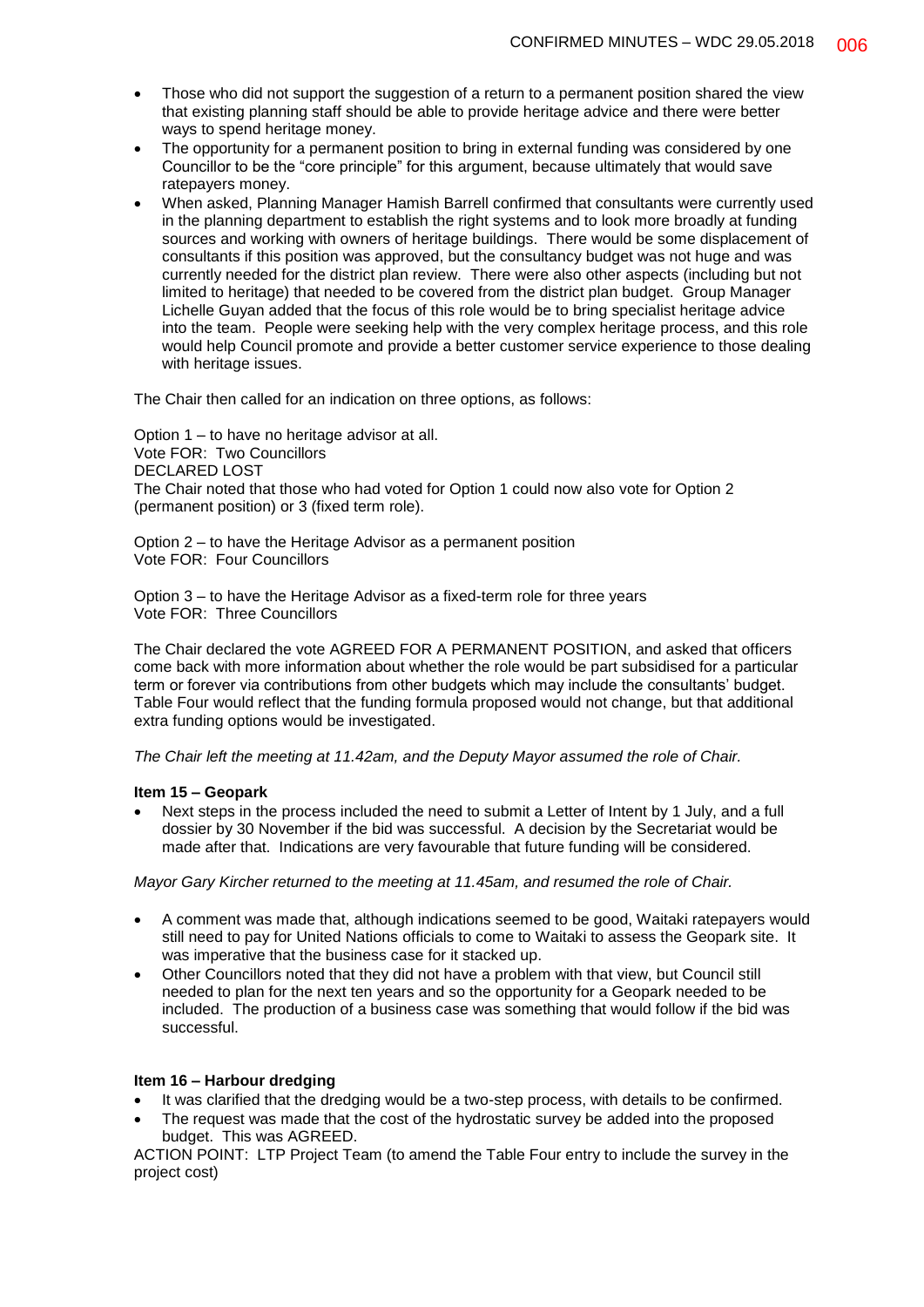# **Item 17 – Oamaru Steam and Rail**

It was AGREED that this item should be funded from rates. ACTION POINT: LTP Project Team (to add the funding source to Table Four)

### **Item 18 – St Luke's Church Oamaru garden maintenance**

- It was clarified that this was about work on the Garden and Itchen Street walls.
- It was noted that this is a specific garden that was very public, and would provide a public benefit. There was also support for the proposal because the church opened up for visitors at certain times of the year, and had done so for about 10 years. In this way, it made a contribution to tourism, and this was a way to acknowledge that by helping them.
- The Chair called for an indication, and declared the vote for the item as proposed as AGREED.

Group Manager Paul Hope advised that a couple of Water and Hall Committees had asked about changes to their water rates, and these were currently missing from the list in Table Four. He sought decisions from Councillors in response to the Committees' requests.

After brief discussion, it was AGREED to comply with the requests of the committees. ACTION POINT: LTP Project team to add to Table Four with AGREED as the decision taken

# **Other points of clarification:**

- With regard to Henburn, there were a number of options, and these were just "on the list"; no decision had been taken about whether they would go ahead or not. If a decision was taken to proceed, then funding would need to be worked out, and there were good possibilities because of its association with the Geopark bid and the huge public use component.
- The balance of reserve was available for any projects that came up within the ten year plan.

### **Discussion then moved on to the spreadsheets (pages 30 – 32 of the agenda papers).**

The Chair proposed that Council AGREES to allocate \$150k from unneeded property depreciation and/or cash surpluses to go towards rates in years 2 and 3. Cr Jim Hopkins said he was happy to second the proposal but with the word "unneeded" removed. When asked, Group Manager Paul Hope advised that he was comfortable with the proposal, and it was appropriate to make the allocations in years 2 and 3. The Chair's proposal, without the word "unneeded" was AGREED.

### *At 12.13pm, Cr Hugh Perkins excused himself from the meeting, and submitted an apology for the rest of the day. He advised that he was very happy with the work of the meeting thus far.*

Accounting Manager Ian Wells displayed the spreadsheet on the large screen, and highlighted the indicative impact of the decisions at this meeting on the increase in the total rate required in Years  $1 - 3$ , namely:

- Year 1 3.23%
- Year 2 4.03%
- Year 3 4.30%.

Mr Wells also clarified that the tables on page 32 had not been updated with some of the newer information, but what was displayed on the large screen at the meeting was correct and included all of the changes agreed to date. In addition, Group Manager Paul Hope advised that any changes made to the Revenue and Financing Policy in the next agenda item (item 5) would also impact on the final rate figures.

# **Summary of AGREED additions to Table Four:**

- Allocation of \$150k for years 2 and 3 funded from unneeded property depreciation funds, or general surpluses.
- Kauru Hill water scheme is reduced by \$30 including GST per unit
- Totara Hall rate remains the same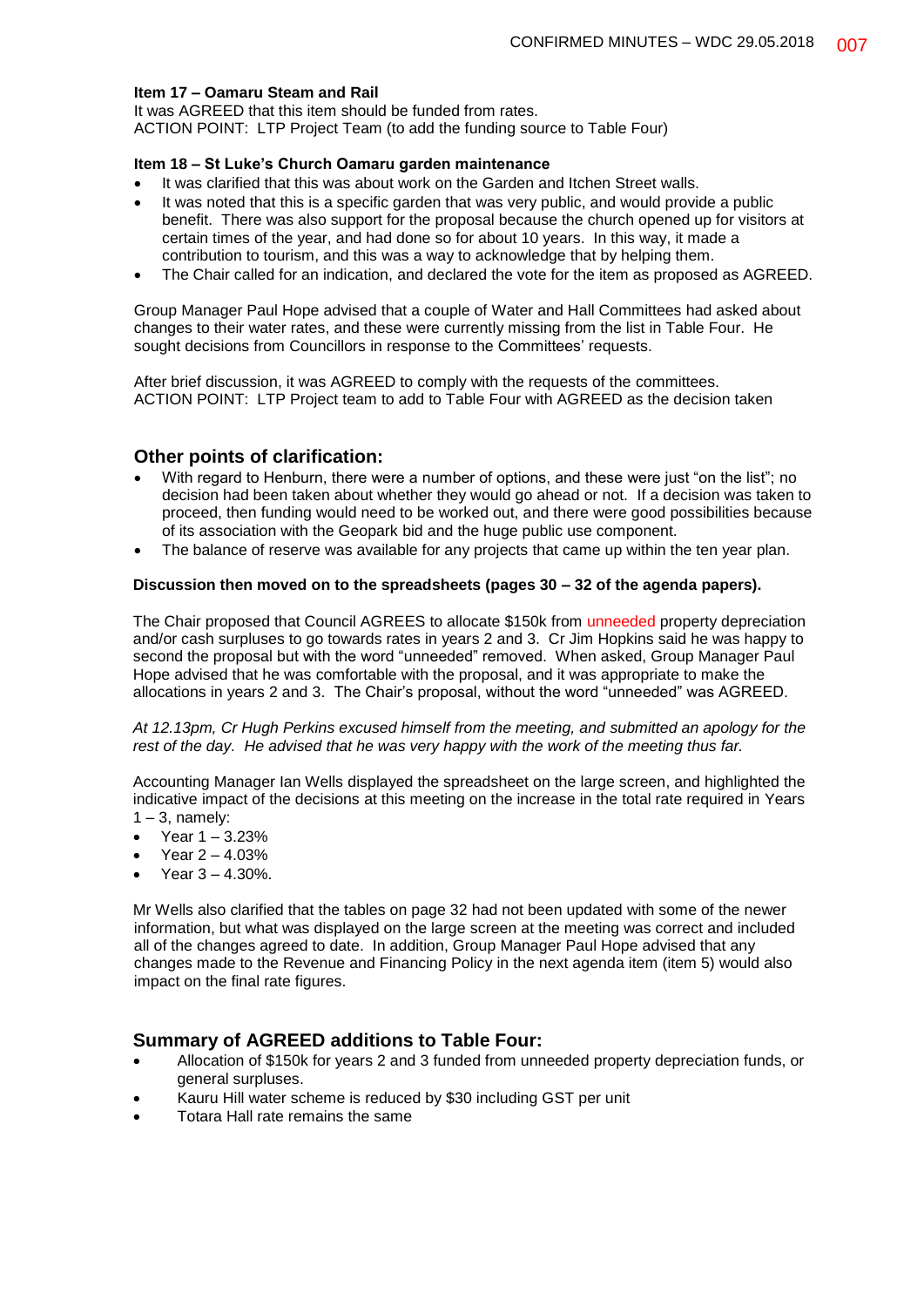# **Other related matters:**

The meeting heard that responses to individual submissions were now being drafted by the LTP Project Team. Each one was being produced to ensure all issues raised in them were addressed in the responses. The Mayor would be signing the letters, and he confirmed that he too would be making sure that individual issues were responded to as appropriately as possible given time constraints.

The Chair advised that he now proposed to call for movers and seconders of the recommendations in the agenda report.

| <b>RESOLVED</b>                 |                |                                                                                                              |
|---------------------------------|----------------|--------------------------------------------------------------------------------------------------------------|
| WDC 2018/086                    |                | Cr Jim Hopkins / Deputy Mayor Melanie Tavendale                                                              |
|                                 | That Council:  |                                                                                                              |
|                                 | 1.             | Notes the starting position for the proposed rate requirement for the                                        |
|                                 |                | 2018-28 Long Term Plan as adopted on 27 March 2018, and as<br>consulted with the community, in Table One.    |
|                                 | 2.             | Confirms the revised proposed rate requirement for the 2018-28                                               |
|                                 |                | Long Term Plan as at 22 May 2018, as disclosed in Table Two,                                                 |
|                                 |                | and notes officer feedback on issues raised by submitters through                                            |
|                                 |                | the hearing of submissions in Table Three.                                                                   |
|                                 |                | <b>CARRIED</b>                                                                                               |
|                                 |                |                                                                                                              |
|                                 |                |                                                                                                              |
| <b>RESOLVED</b><br>WDC 2018/087 |                |                                                                                                              |
|                                 | That Council:  | Deputy Mayor Melanie Tavendale / Cr Craig Dawson                                                             |
|                                 | 3.             | Confirms, amends or removes new proposals raised by submitters                                               |
|                                 |                | through consultation on the contents of the 2018-28 Long Term                                                |
|                                 |                | Plan in Table Four, including the additions and changes made at                                              |
|                                 |                | this meeting as recorded above.                                                                              |
|                                 |                | <b>CARRIED</b>                                                                                               |
|                                 |                | <b>AGAINST: Cr Jim Hopkins</b>                                                                               |
|                                 |                |                                                                                                              |
| <b>RESOLVED</b>                 |                |                                                                                                              |
| WDC 2018/088                    |                | Cr Jim Hopkins / Cr Colin Wollstein                                                                          |
|                                 | That Council:  |                                                                                                              |
|                                 | 4.             | Confirms proposals previously agreed by Council on 27 March 2018                                             |
|                                 | 5.             | and consulted with the community in Table Five.<br>Agrees any final changes to the 2018-28 Long Term Plan in |
|                                 |                | advance of its adoption on 26 June 2018.                                                                     |
|                                 | 6.             | Instructs officers to make final changes to the 2018-28 Long Term                                            |
|                                 |                | Plan based on the resolution of recommendations 1-5 above.                                                   |
|                                 | 7 <sub>1</sub> | Notes that:                                                                                                  |
|                                 | а.             | Officers will prepare the 2018-28 Long Term Plan for Audit                                                   |
|                                 |                | New Zealand review between 13 and 22 June 2018.                                                              |
|                                 | b.             | Once the Audit New Zealand review has been completed,                                                        |
|                                 |                | Council will be unable to make any further changes without                                                   |
|                                 |                | missing legislative timeframes.                                                                              |
|                                 | c.             | The 2018 Development and Financial Contributions Policy will                                                 |
|                                 |                | be presented to Council for adoption under cover of a                                                        |
|                                 |                | separate report to the 29 May 2018 meeting.                                                                  |
|                                 | d.             | The Revenue and Financing Policy 2018 will be presented to                                                   |
|                                 |                | Council for adoption in a separate report to the Council                                                     |
|                                 |                | Meeting to be held on 26 June 2018.                                                                          |
|                                 | е.             | The 2018-28 Long Term Plan will be presented to Council for<br>adoption on 26 June 2018.                     |
|                                 |                | CARRIED                                                                                                      |
|                                 |                |                                                                                                              |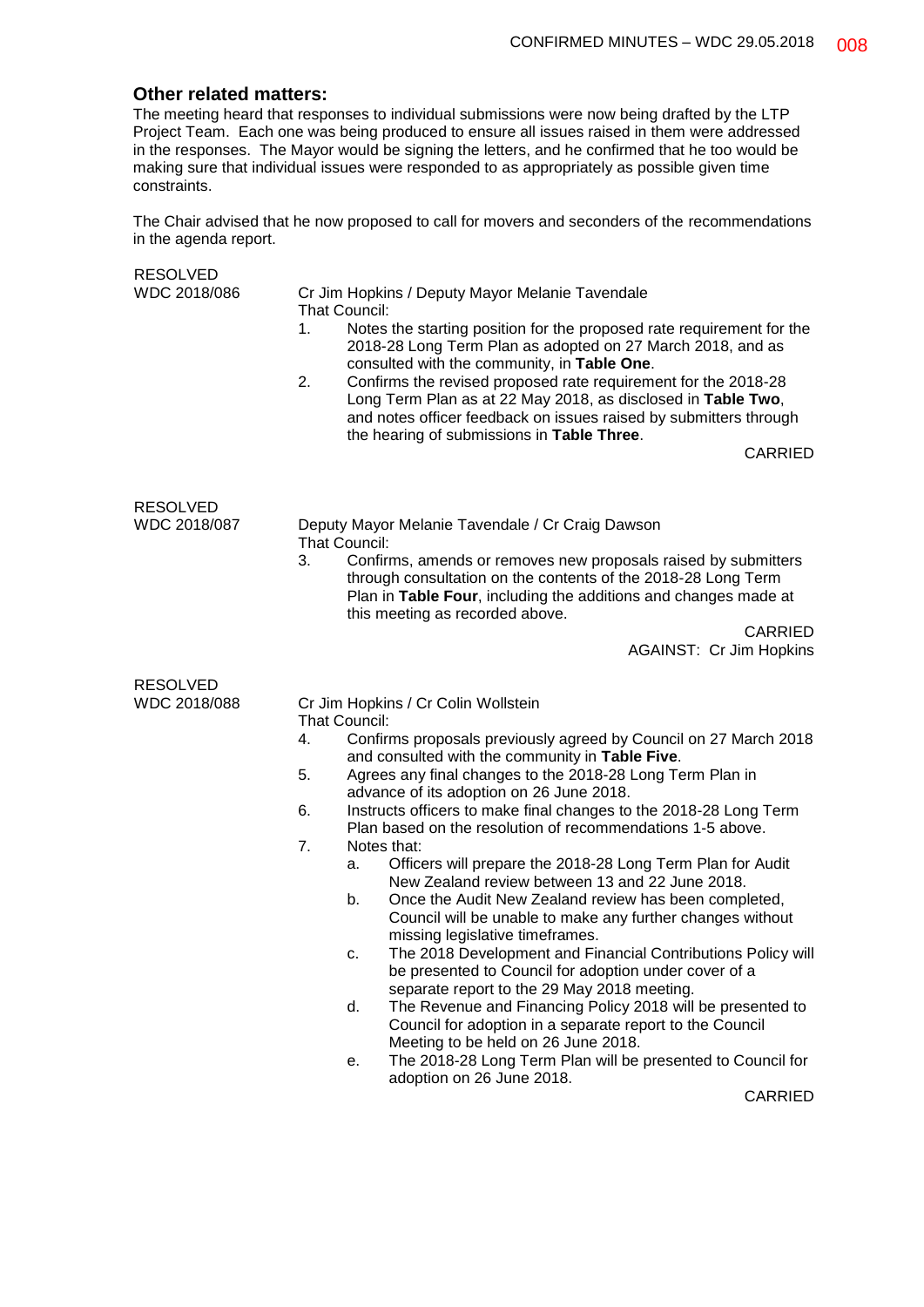# **5. Consideration of Matters in Relation to the Revenue and Financing Policy**

The report, as circulated, considered the matters that arose during the consultation on the Draft Revenue and Financing Policy 2018 which occurred during April 2018 in parallel with the Long Term Plan consultation process.

Group Manager Paul Hope advised that Council had considered the seven submissions received on the Revenue and Financing Policy during the hearings on 14 and 15 May 2018. They were further discussed at the LTP deliberations workshop on 22 May 2018.

| <b>RESOLVED</b>                 |                                                                                                                                                                                                                                                                                                                                                                                                                                                                                                                                                                                                                                                                                                                                                                                                                                                                                                                                                                                                                                                                                                                           |
|---------------------------------|---------------------------------------------------------------------------------------------------------------------------------------------------------------------------------------------------------------------------------------------------------------------------------------------------------------------------------------------------------------------------------------------------------------------------------------------------------------------------------------------------------------------------------------------------------------------------------------------------------------------------------------------------------------------------------------------------------------------------------------------------------------------------------------------------------------------------------------------------------------------------------------------------------------------------------------------------------------------------------------------------------------------------------------------------------------------------------------------------------------------------|
| WDC 2018/089                    | Cr Jim Hopkins / Deputy Mayor Melanie Tavendale<br>That Council amends the Revenue and Financing Policy 2018 and any<br>related Policies and Information based on the feedback received on the<br>material consulted on, as set out below:<br>Confirms the funding of the rates share of the Waitaki Lakes<br>1.<br>Camping activity through the District Services Rate and confirms<br>the decision to cease the use of the Lakes Camping Rate as a<br>funding tool.<br>2.<br>Confirms the funding of 100% of rates share of the Civil Defense<br>activity through the Uniform Annual General Charge and confirms<br>the removal of Civil Defense from the Roading and Civil Defense<br>Rate and renames this rate the Roading Rate.<br>3.<br>Confirms the funding of the rates share of the District Libraries<br>activity on the same basis as other similar services, being<br>a. Ward Services Rates 90% on the ratio of<br>Oamaru a factor of 5<br>i.<br>ii.<br>Corriedale a factor of 3<br>Waihemo a factor of 1<br>iii.<br>Ahuriri a factor of 1<br>iv.<br>Oamaru Business Area Rate 10%.<br>b.<br><b>CARRIED</b> |
|                                 |                                                                                                                                                                                                                                                                                                                                                                                                                                                                                                                                                                                                                                                                                                                                                                                                                                                                                                                                                                                                                                                                                                                           |
| <b>RESOLVED</b><br>WDC 2018/090 | Deputy Mayor Melanie Tavendale / Cr Craig Dawson<br>That Council amends the Revenue and Financing Policy 2018 and any<br>related Policies and Information based on the feedback received on the<br>material consulted on, as set out below:<br>Confirms the funding of 100% of rates share of the Public Toilet<br>4.<br>activity through the Uniform Annual General Charge.<br><b>CARRIED</b>                                                                                                                                                                                                                                                                                                                                                                                                                                                                                                                                                                                                                                                                                                                            |
| <b>RESOLVED</b><br>WDC 2018/091 | Cr Jim Hopkins / Mayor Gary Kircher<br>That Council amends the Revenue and Financing Policy 2018 and any<br>related Policies and Information based on the feedback received on the<br>material consulted on, as set out below:<br>Confirms the creation of a Roading - Forestry differential for rating<br>5.<br>units used predominately or exclusively for commercial forestry<br>purposes and sets the differential as a four times the Roading -<br>Other rate.<br><b>CARRIED</b>                                                                                                                                                                                                                                                                                                                                                                                                                                                                                                                                                                                                                                     |
| <b>RESOLVED</b><br>WDC 2018/092 | Cr Jim Hopkins / Cr Jan Wheeler<br>That Council amends the Revenue and Financing Policy 2018 and any<br>related Policies and Information based on the feedback received on the<br>material consulted on, as set out below:<br>Confirms the changes to the Roading - Electrical Generation<br>6.<br>differential percentage to be collected of 6% in 2018/19, 7% in<br>2019/20 and 8% in 2020/21, with a further review following the<br>next District revaluation.                                                                                                                                                                                                                                                                                                                                                                                                                                                                                                                                                                                                                                                        |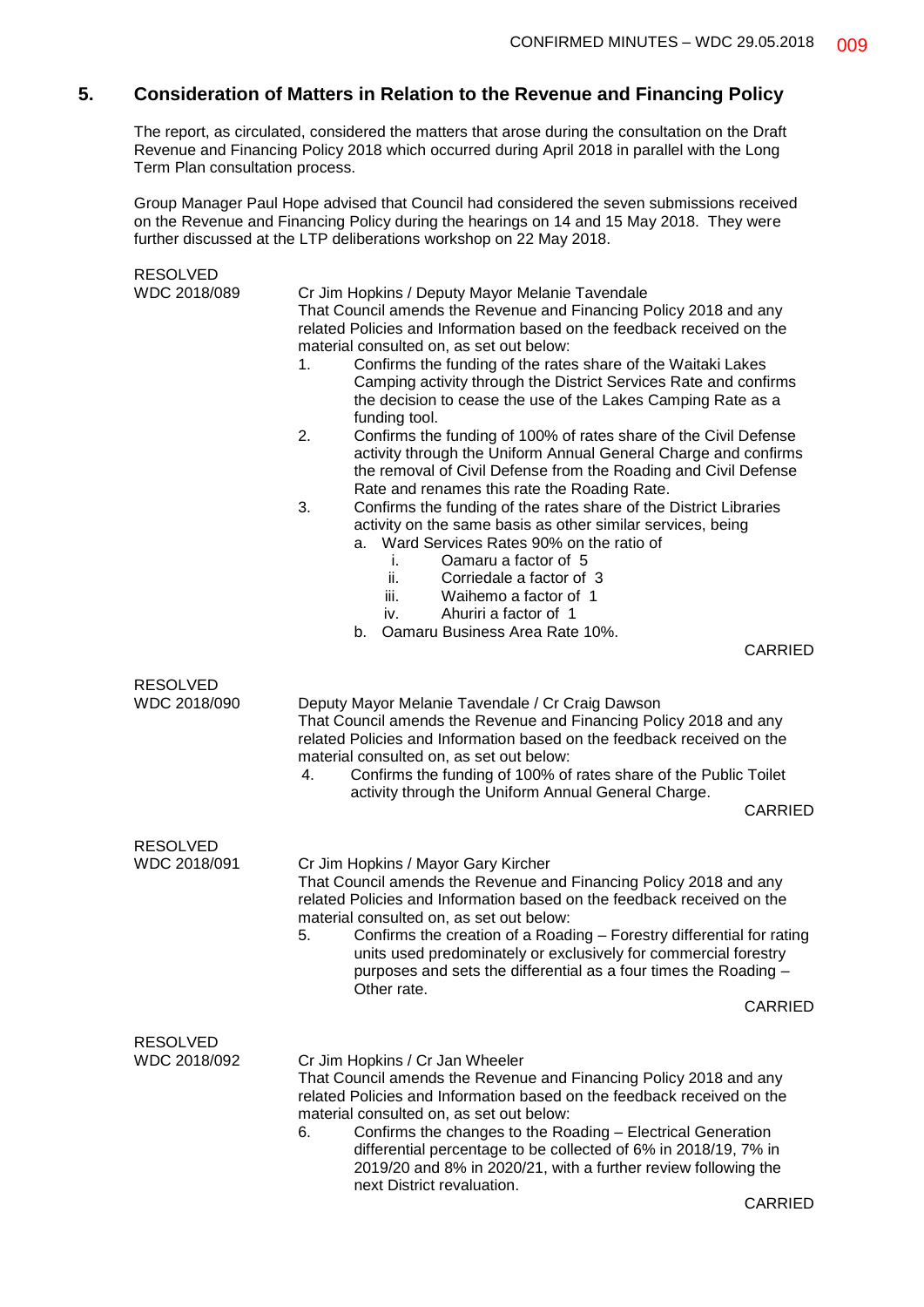Cr Jim Hopkins sought to move an amended motion in relation to the report's recommendation 7, by adding the words "for one year" after "postpones".

The Chair called for a seconder, and no one spoke.

The Chair declared the amended motion LAPSED for lack of a seconder.

Another revised recommendation 7 was then put to the meeting, which removed the previously suggested inclusion of "for one year" and instead added the words "regarding consent conditions around road maintenance obligations" to the end. It was RESOLVED as follows:

| <b>RESOLVED</b> |                                                                                                                                                                                         |                                                                                                                                                                                                                                                                                                                                                                                                                                      |  |
|-----------------|-----------------------------------------------------------------------------------------------------------------------------------------------------------------------------------------|--------------------------------------------------------------------------------------------------------------------------------------------------------------------------------------------------------------------------------------------------------------------------------------------------------------------------------------------------------------------------------------------------------------------------------------|--|
| WDC 2018/093    | $7_{\scriptscriptstyle{\sim}}$                                                                                                                                                          | Mayor Gary Kircher / Cr Jan Wheeler<br>That Council amends the Revenue and Financing Policy 2018 and any<br>related Policies and Information based on the feedback received on the<br>material consulted on, as set out below:<br>Postpones any change to the Roading – Mineral Extraction<br>differential until further information can be obtained regarding<br>consent conditions around road maintenance obligations.<br>CARRIED |  |
| <b>RESOLVED</b> |                                                                                                                                                                                         |                                                                                                                                                                                                                                                                                                                                                                                                                                      |  |
| WDC 2018/094    |                                                                                                                                                                                         | Cr Jim Hopkins / Deputy Mayor Melanie Tavendale                                                                                                                                                                                                                                                                                                                                                                                      |  |
|                 | That Council amends the Revenue and Financing Policy 2018 and any<br>related Policies and Information based on the feedback received on the<br>material consulted on, as set out below: |                                                                                                                                                                                                                                                                                                                                                                                                                                      |  |
|                 | 8.                                                                                                                                                                                      | Changes the funding of the rates share of the Economic                                                                                                                                                                                                                                                                                                                                                                               |  |
|                 |                                                                                                                                                                                         | Development Services from the General Rate to the District                                                                                                                                                                                                                                                                                                                                                                           |  |
|                 |                                                                                                                                                                                         | Services Rate, based on a funding analysis of the revised scope of<br>this function.                                                                                                                                                                                                                                                                                                                                                 |  |
|                 | 9.                                                                                                                                                                                      | Confirms the changes to the funding mixes for Roading and Waste<br>Management activities and the removal of the Rural Fire analysis.                                                                                                                                                                                                                                                                                                 |  |
|                 | 10.                                                                                                                                                                                     | Instructs officers to update the Revenue and Financing Policy 2018<br>for adoption.                                                                                                                                                                                                                                                                                                                                                  |  |

CARRIED

# **6. Adoption of 2018 Development and Financial Contributions Policy**

The report, as circulated, sought to confirm the changes proposed in the Draft 2018 Development and Financial Contributions Policy following consideration of submitter feedback, and Council's decision to adopt the policy so that it is in place prior to the adoption of the Long Term Plan on 26 June 2018.

Group Manager Paul Hope advised that only two submissions had been received on this policy. After considering the issues raised, officers were proposing that Council adopt the policy with only minor amendments to meet legal requirements.

Cr Jim Hopkins said he was happy to move the report's recommendations but also wanted to speak to it. Cr Craig Dawson seconded the motion, which was then opened up for discussion.

#### *Discussion on the motion:*

Cr Jim Hopkins asked that, before the policy came back to Council for adoption on 26 June, an explicit reference be included in the policy of a targeted rate of the DC as an option; he suggested it could be added on page 52.

In response, Group Manager Paul Hope advised that this policy was being adopted today, and would not be brought back to the 26 June Council Meeting. He suggested that a minor amendment could be made without affecting the proposed resolution. This approach was AGREED, and the motion was then put to the meeting and resolved as follows: